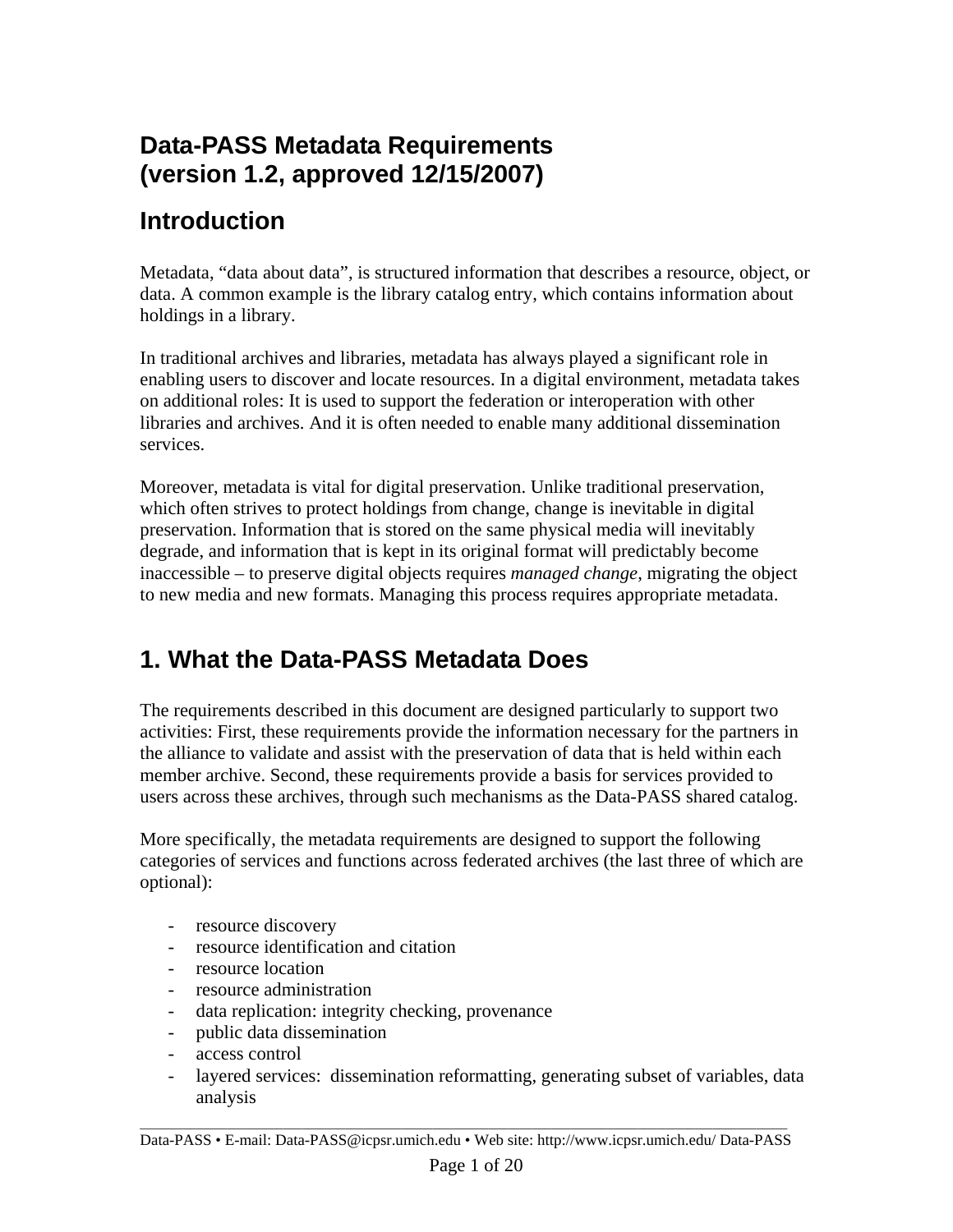A number of considerations influenced the design of these requirements.

First, these requirements are intended to be used for interoperation among heterogeneous data archives. These archives may differ in their use of software and protocols; the manner in which they store their holdings; their cataloging procedures; and in their internal metadata. These metadata requirements are meant to enable interoperation in the absence of such uniformity. In particular, since internal procedures and metadata may differ, these requirements describe a core of common elements that are easily convertible among multiple different schemas, and thus can be used for interchange between archives using differing metadata formats and procedures.

Second, following the same principle, these requirements are intended to be lightweight, since requiring metadata in excess of the minimum needed to ensure preservation of the data it describes would increase the cost of preparing data for preservation. At the same time, additional effort devoted to metadata does have distinct benefits in terms of usability, discovery, and the provision of other services. So, we identify optional metadata elements that support these additional services.

Third, to the greatest extent possible, we have made use of existing standards, schemas and protocols. Rather than invent new elements, we have sought to identify a core of common elements, and practices for using them in conformance with the OAIS reference model, that can be leveraged to provide the services described above. Under this approach, we believe, it is likely that we will be able to build upon the work of the existing archiving and library communities, and take advantage of existing tools.

Finally, we have attempted to use schemas and protocols for which multiple open implementations exist. We have done this for three reasons: First, preservation is more likely to be successful where the infrastructure and procedures for managing and preserving resources are transparent. Second, the partnership is intended to be open to others to join, and open implementations minimize the barriers to participate. Third, a standard supported by multiple independent implementations is likely to be more durable

# **2. Metadata Types**

Metadata may be supplied at multiple levels of granularity. While there is no single set of levels that is universal, it is common in the field of data archiving to describe metadata at the collection, series, study, file, variable group, and variable levels. These metadata requirements focus on the four most fundamental levels:

- 1. A *study* is meant to indicate a data collection, study, or compilation collected/brought together by at a single time, or for a single purpose, or by a single (although perhaps corporate) investigator. A study can be comprised of multiple files.
- 2. A *file* (or more technically, a *bitstream*) is a sequence of bits representing data, extended metadata (documentation), or other resources comprising the study.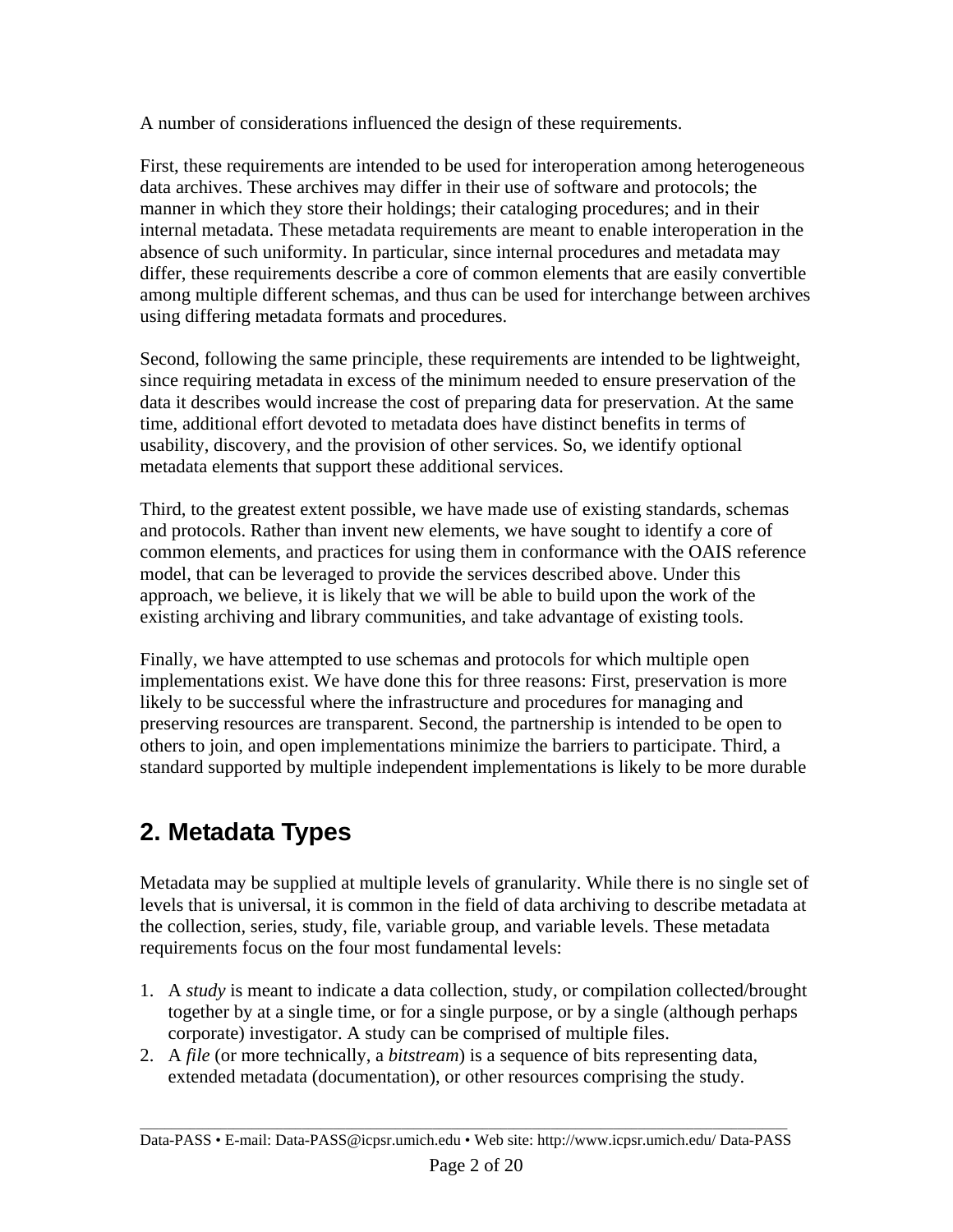- 3. A *variable group* is a logical set of variables which share common attributes, most commonly, that of jointly forming a set of coherent observations ( a logical table )
- 4. A *variable* is a set of observations, conducted with a study, using a single measure. E.g. the income of a family, the consumer price index, the age of a person.

We follow standard practice in distinguishing among three types of metadata:

- 1. *Descriptive metadata* describes and identifies a resource. Its primary use is to enable users to discover resources of interest. For example, a descriptive title can be used to support a catalog search. ( Accompanying documentation, such as 'codebooks', data collection instruments, usage guides, and frequency tables, can be considered extended descriptive metadata intended to support human use and understanding of the data object.)
- 2. *Structural metadata* facilitates retrieval, navigation, and presentation of a resource. For example structural metadata may be used to bind together a set of multiple files that comprise a study.
- 3. *Administrative metadata* facilitates management of digital objects. This may include technical information regarding format, creation, and quality control; rights management information regarding usage restrictions, and access control; and preservation action information restriction including provenance and migration activities.

## **3. Metadata Requirements**

### *3.1. Metadata Exchange*

Repository metadata and data exchange is based on a small number of, simple standard, protocols:

- 1. The OAI-PMH protocol is used to expose metadata for harvesting.
- 2. The DDI [1] (DDI-lite) [2] metadata format is used as the format for metadata exchange.
- 3. HTTP/HTTPS is used for data interchange
- 4. (Strongly recommend) persistent identifiers: CNRI Handles, DOI's , ARK's,

Purl's, or URN's, with Handles and DOI's preferred.

Use of these standards for interchange has a number of significant advantages. Used together, in the ways described below, these standards can satisfy the need for federated search, preservation and other layered services. Each of these is well-known within the archiving community, and used in production at multiple major institutions. Furthermore, multiple independent implementations exist to support each technology, with at least one open-source implementation (such as the VDC) available. [3]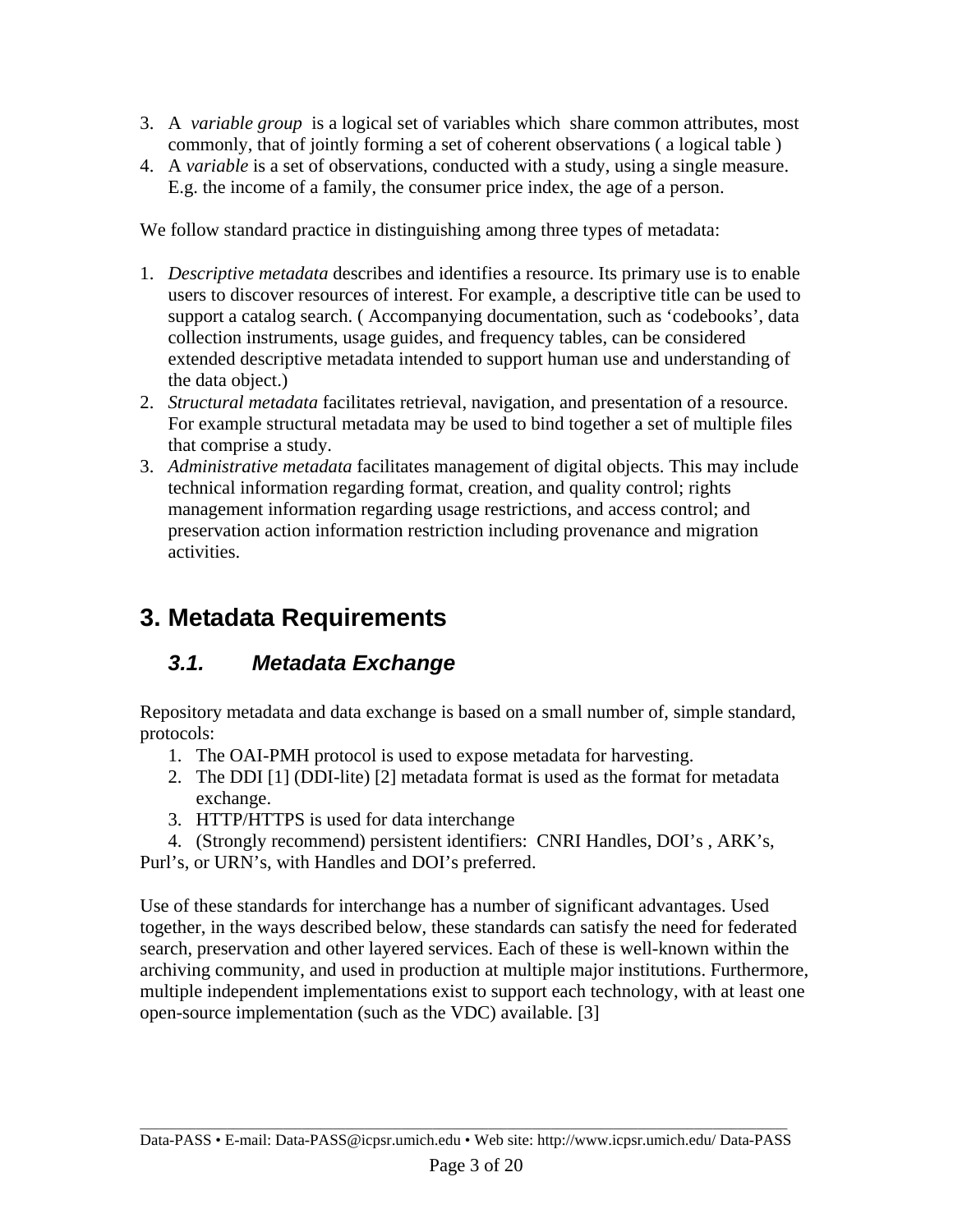### *3.2. Required and Recommended Fields*

The tables below describe the required and recommended metadata fields to be provided in DDI [2] and HTTP. Required fields are denoted with a "\*" character. The tables also describe the recommended Dublin Core (DC) mappings for these fields. Fewer than a dozen fields are required to support basic resource discovery, access, and preservation. Recommended fields are used to support more robust format migration, more flexible access control, on-line services (such as analysis), and enhanced discovery (e.g. via geospatial queries). DDI fields other than those listed in the tables are welcome, and will be used for informational/display purposes.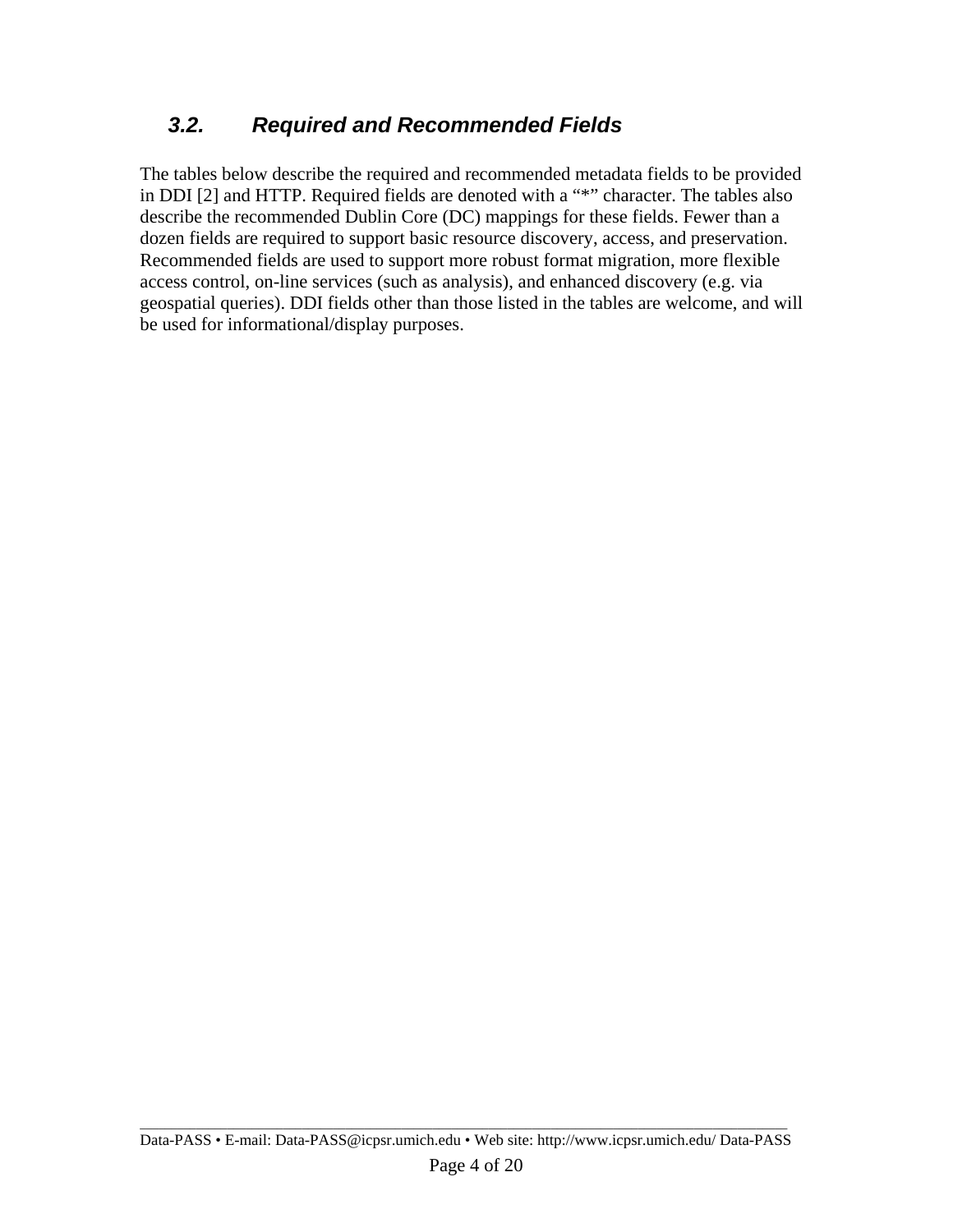| <b>Field Type</b>                   | Role                                           | Description                             | Use in Standard Schemas                                                               | <b>Comments</b>                                                                                                                                                                                                                                                                                                                                     |
|-------------------------------------|------------------------------------------------|-----------------------------------------|---------------------------------------------------------------------------------------|-----------------------------------------------------------------------------------------------------------------------------------------------------------------------------------------------------------------------------------------------------------------------------------------------------------------------------------------------------|
| Title*                              | Descriptive                                    | Title of study                          | DDI: <titl><br/>DC: Title</titl>                                                      |                                                                                                                                                                                                                                                                                                                                                     |
| Author*                             | Descriptive                                    | Authoring Entity                        | DDI: <authenty><br/>DC: Creator</authenty>                                            |                                                                                                                                                                                                                                                                                                                                                     |
| Description*                        | Descriptive                                    | Study Abstract                          | DDI: <abstract><br/>DC: Description</abstract>                                        |                                                                                                                                                                                                                                                                                                                                                     |
| Identifier*                         | Descriptive                                    | Identifier for collection               | DDI: <idno agency=""><br/>DC: Identifier</idno>                                       | A persistent globally unique identifier is required.<br>CNRI handles or DOI's are recommended. VDC will automatically<br>supply on ingest.<br>Additional local-archive identifiers may be included.<br>Should explicitly specify the identify agency/authority                                                                                      |
| <b>Publication Date*</b>            | Descriptive                                    | Publication/Production date<br>of study | DDI: <proddate><br/>DC: Date</proddate>                                               |                                                                                                                                                                                                                                                                                                                                                     |
| Subject                             | Descriptive                                    | Subject Keywords                        | DDI: < keyword vocab=""><br>DC: Subject                                               | Studies collected specifically using NDIIPP funding should contain:<br><keyword vocab="DATAPASS">DATAPASS:NDIIPP</keyword><br>Data-PASS studies can have additional keywords.<br>It is recommended that keyword elements specify vocabulary from<br>which topic is drawn                                                                            |
| Publisher[4]                        | Descriptive/<br>Administrative -<br>Provenance | Producer of Data<br>Collection          | DDI: <producer><br/>DC: Publisher</producer>                                          | No DC equivalent<br>$\overline{a}$<br>Embedded <extlink> can be used to provide publisher logo for<br/>display in catalog</extlink>                                                                                                                                                                                                                 |
| Distributor[4]                      | Descriptive/<br>Administrative -<br>Provenance | Archive distributing data               | DDI: <diststmt></diststmt>                                                            | No DC equivalent<br>Embedded <extlink> can be used to provide Archive logo for<br/>display in catalog</extlink>                                                                                                                                                                                                                                     |
| <b>Data Sources</b>                 | Descriptive                                    | Data sources                            | DDI: <sources><br/>DC: Source</sources>                                               |                                                                                                                                                                                                                                                                                                                                                     |
| <b>Time Period</b>                  | Descriptive                                    | Time Period Covered by<br>Data          | DDI: <timeprd><br/>DC: Coverage/Temporal</timeprd>                                    |                                                                                                                                                                                                                                                                                                                                                     |
| <b>Collection Date</b>              | Descriptive                                    | When data was collected                 | DDI: collDate<br>DC: Coverage/Temporal                                                |                                                                                                                                                                                                                                                                                                                                                     |
| <b>Geographic Coverage</b>          | Descriptive                                    | Geographic coverage                     | DDI: geogCover<br>DC: Coverage/Spatial                                                | Should specify textually<br>May specify with latitude/longitude, to support geospatial queries                                                                                                                                                                                                                                                      |
| <b>Kind of Data</b><br><b>Notes</b> | Descriptive<br>Descriptive                     | Kind of Study<br>Notes field            | DDI: <datakind><br/>DC: Type<br/>DDI:<stdydscr>/<notes></notes></stdydscr></datakind> | In DC, generic type is always "DATASET"<br>$\overline{a}$<br>dataKind indicates <i>subtype</i> which could be mapped to qualified DC<br>Type with additional qualifier of "datatype"<br>Used for additional information<br>Studies deposited using the Data-PASS deposit agreement should<br>include a documenting note, as per section 4.3, below. |

#### **Table 1 Study Level Metadata Fields: Part 1** *(\* indicates required)*

Data-PASS • E-mail: Data-PASS@icpsr.umich.edu • Web site: http://www.icpsr.umich.edu/ Data-PASS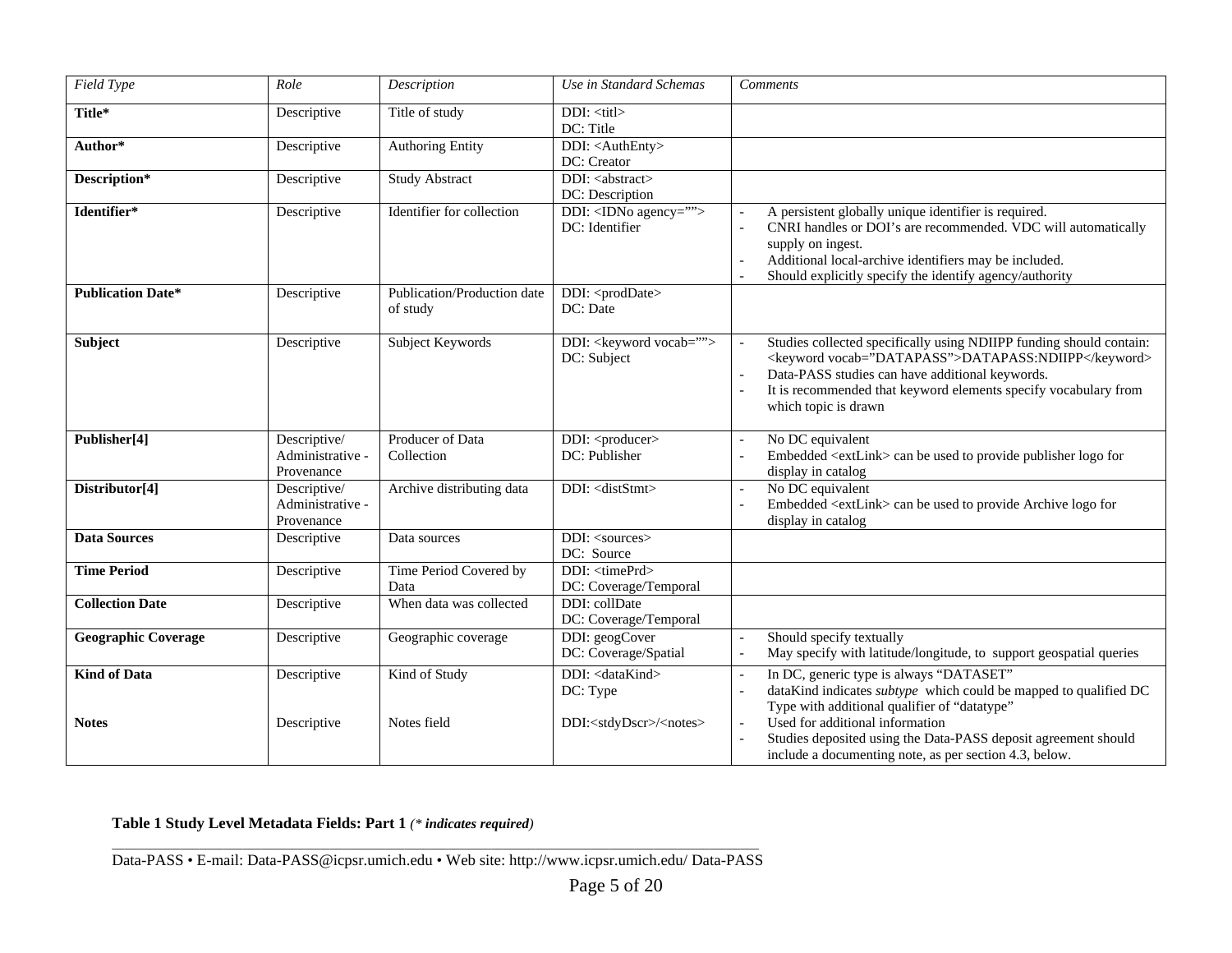| Field Type<br>$(*indicates)$<br>required) | Role                                 | Description                             | Use in Standard<br><b>Schemas</b>                       | <b>Comments</b>                                                                                                                                                                                                                                                                                                                                               |
|-------------------------------------------|--------------------------------------|-----------------------------------------|---------------------------------------------------------|---------------------------------------------------------------------------------------------------------------------------------------------------------------------------------------------------------------------------------------------------------------------------------------------------------------------------------------------------------------|
| Copyright                                 | Administrative: Rights<br>Management | Copyright Information                   | DDI: Copyright,<br>DC: Rights/License                   | Copyright on data<br>$\overline{\phantom{a}}$<br>Will be displayed to user<br>$\overline{\phantom{a}}$                                                                                                                                                                                                                                                        |
| Terms of Use*                             | Administrative: Rights<br>Management | Confidentiality or other<br>permissions | DDI: useStmt<br>DC:<br>Rights/AccessRights              | Required only if access to data is restricted in some way<br>$\overline{\phantom{a}}$<br>General terms displayed<br>$\overline{\phantom{a}}$<br><usestmt confdec,="" specperm="" usestmt=""> will be used to construct<br/><math display="inline">\overline{\phantom{a}}</math><br/>clickthrough agreement before allowing access</usestmt>                   |
| Location*                                 | Structural                           | URL of study                            | DDI: <holdings uri=""><br/>DC:Identifier/URI</holdings> | Resolves to study itself at canonical location,<br>$\overline{\phantom{a}}$<br>DC qualifier is ambiguous<br><b>.</b>                                                                                                                                                                                                                                          |
| <b>Version</b><br><b>History</b>          | Administrative:<br>Preservation      |                                         | DDI: verStmt<br>DC: provenance                          | Machine readable version name, date<br>$\overline{\phantom{a}}$<br>Details of reformatting/changes in human-readable form<br>$\overline{\phantom{a}}$<br>Strongly recommended<br>$\overline{\phantom{a}}$<br>VerStmt and docSrc in <docdscr> can be used to track changes to<br/><math>\overline{\phantom{a}}</math><br/>and provenance of metadata</docdscr> |

**Table 2: Study Level Metadata (Part 2)**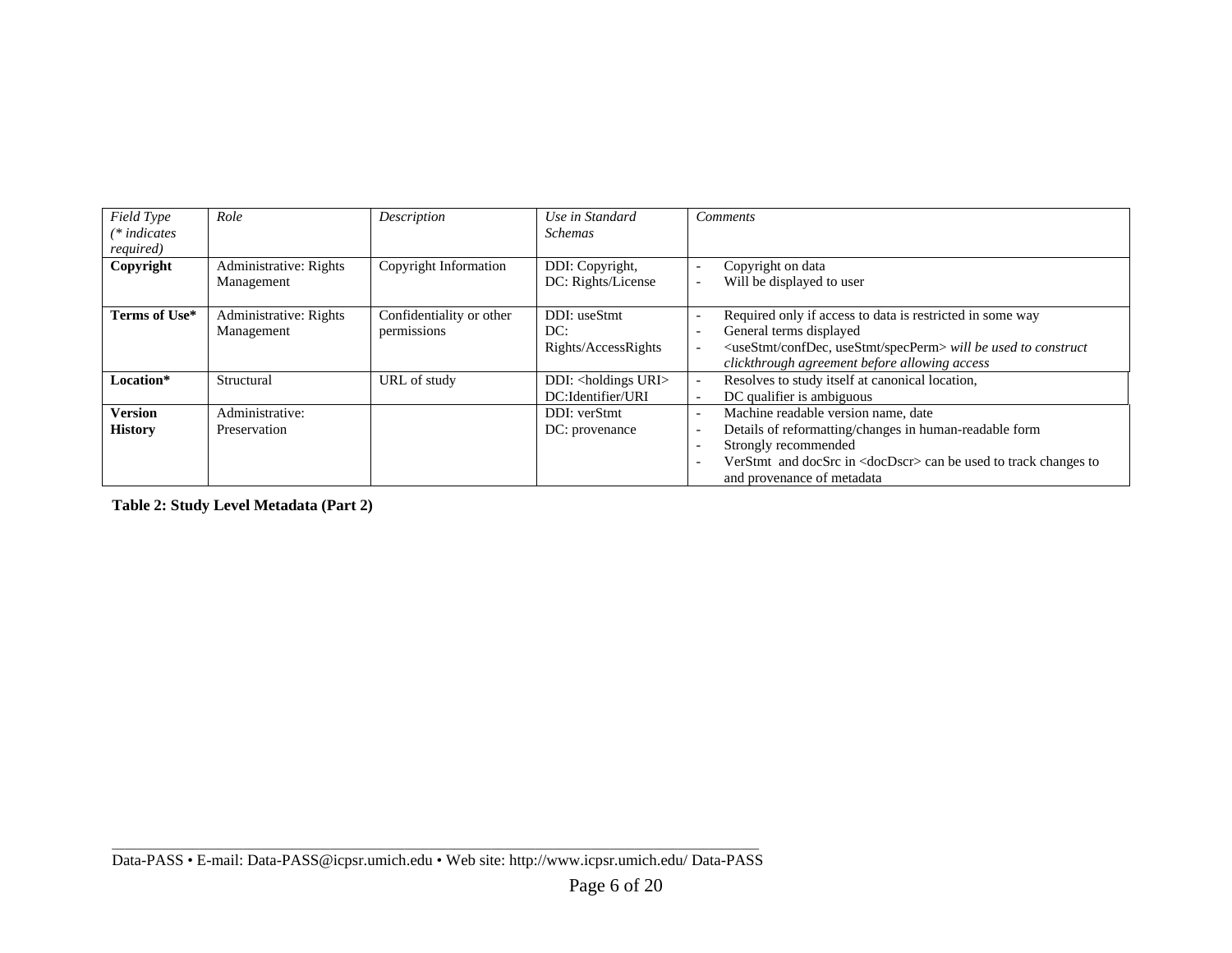File-level metadata is required if the study is going to be preserved by the partnership. With the exception of *access rights*, all of these fields can be automatically generated when the file is ingested by the VDC.

| Field Type<br>$(*indicates required)$ | Role                                           | Description                      | Use in Standard Schemas                                                                                 | <b>Comments</b>                                                                                                                                                                                                           |
|---------------------------------------|------------------------------------------------|----------------------------------|---------------------------------------------------------------------------------------------------------|---------------------------------------------------------------------------------------------------------------------------------------------------------------------------------------------------------------------------|
| <b>File Local Identifier*</b>         | Descriptive                                    | File identifier within study     | DDI: <filedescr<br>ID&gt;<othermat id=""></othermat></filedescr<br>                                     |                                                                                                                                                                                                                           |
| <b>File Name</b>                      | Descriptive                                    | Human readable file name         | HTTP: Content-disposition                                                                               |                                                                                                                                                                                                                           |
| <b>File Location*</b>                 | Structural                                     | URI for file                     | DDI: <filedescr<br>URI; Other Mat URI&gt;<br/>DC: Relation</filedescr<br>                               |                                                                                                                                                                                                                           |
| <b>File Description</b>               | Descriptive                                    | File description                 | DDI: <filedescr<br>labl&gt;<othermat labl=""></othermat></filedescr<br>                                 |                                                                                                                                                                                                                           |
| <b>File Format</b>                    | Administrative:<br>Preservation/St<br>ructural | File format                      | HTTP/MIME: Content-type<br>DDI: <filetype></filetype>                                                   | standard content/types can interoperate with extended mime<br>content/types<br>extended types (both Mime and VDC) support preservation<br>activities<br>in future will be replaced by format registry                     |
| File Fingerprint*[5]                  | Administrative:<br>Preservation                | Cryptographic Hash of File       | HTTP: MD-5<br><b>VDC: UNF</b>                                                                           | Eventually will be supplanted by replaced by stronger hash type<br>For datasets, UNF is format-independent method of checking<br>content: http://thedata.org/index.php/Main/UNF<br>- Stored in typed <note> in DDI</note> |
| <b>Modification Date</b>              | Administrative:<br>Preservation                | Modification date of file        | DDI: < VerStmt><br>HTTP: Last-Modified                                                                  | File level <verstmt>, not study-level</verstmt>                                                                                                                                                                           |
| <b>File Role</b>                      | Structural                                     | Role of file in Study            | DDI: Implied by use of<br><filedescr> vs.<br/><math>\langle</math>OtherMat<math>&gt;</math></filedescr> |                                                                                                                                                                                                                           |
| Access[6]                             | Administrative:<br>Rights                      | Determines access to<br>resource | HTTP: 403/401 Status Code<br><b>VDC: Access Classes</b>                                                 | VDC access control classes allow federated access control, fine-<br>grained control                                                                                                                                       |

**Table 3: File Level Metadata**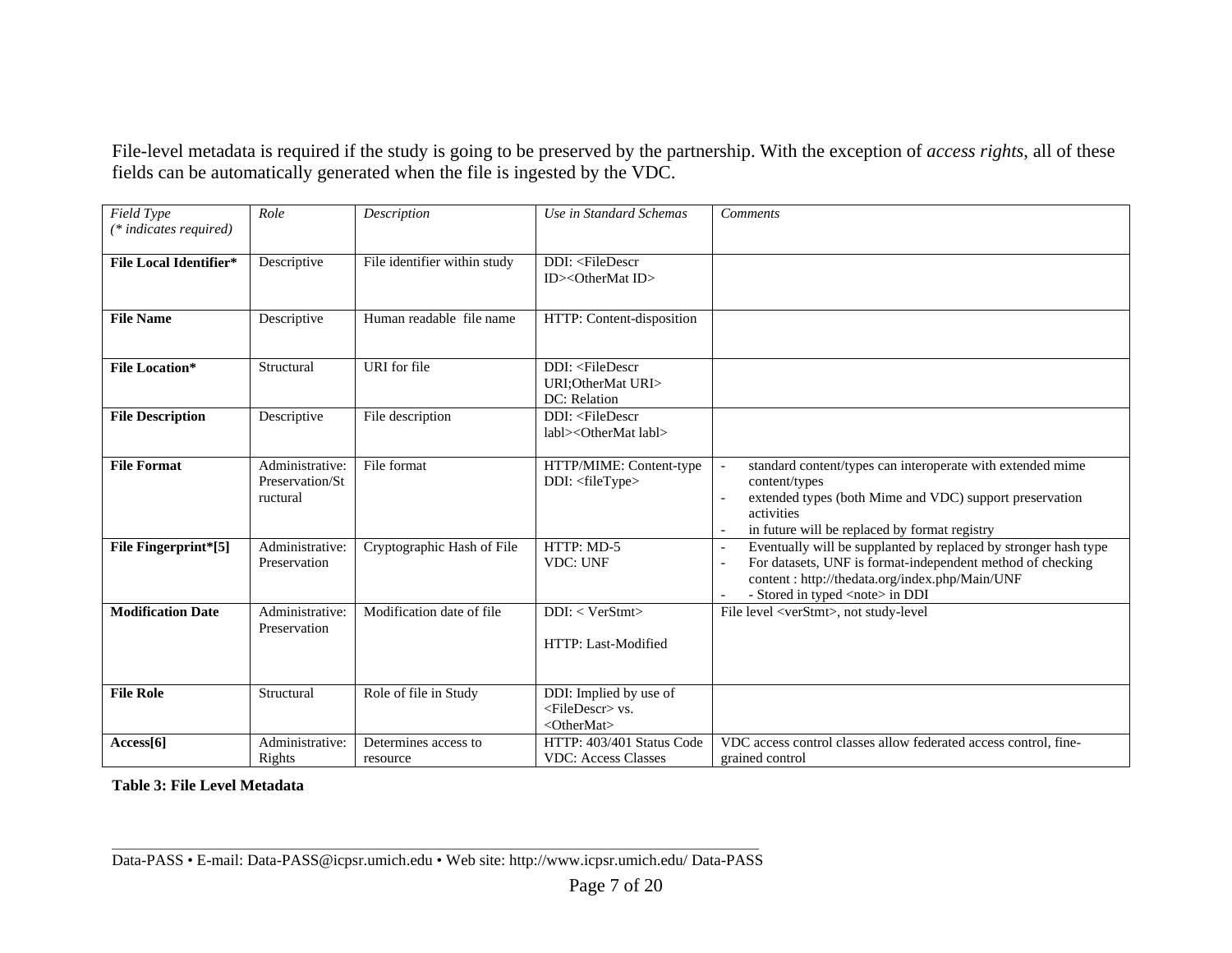Variable-level metadata is not required. If this metadata is supplied, variable identifiers are required, and other fields are recommended. Table 4 below, shows these fields. Normally, all of these metadata fields, with the exception of *concept*, and *question text* (if it is not already incorporated in the description), could be automatically generated and/or extracted at ingest from the original statistical application file (e.g. SPSS portable file).

| Field Type                                 | Role                   | Description                                                | Use in Standard                                  | Comments                                                                                                                                                                                                                    |
|--------------------------------------------|------------------------|------------------------------------------------------------|--------------------------------------------------|-----------------------------------------------------------------------------------------------------------------------------------------------------------------------------------------------------------------------------|
| (* indicates required)                     |                        |                                                            | <b>Schemas</b>                                   |                                                                                                                                                                                                                             |
| Variable Identifier*                       | Structural/Citation    | Unique identifier for variable with<br>study               | $<$ var ID $>$                                   | Unique within Study, usually automatically generated<br>$\overline{\phantom{a}}$<br>Must be maintained consistently across versions of<br>study if variable-level citation is supported<br>Mandatory if supplying variables |
| <b>Variable Name</b>                       | Structural/Descriptive | Variable name (could be same as<br>above)                  | <var name=""></var>                              | Usually automatically imported from statistical file                                                                                                                                                                        |
| <b>Variable</b><br><b>Measurement Type</b> | Structural             | Measurement level (ordinal,<br>nominal, continuous, ratio) | <var intrvl=""></var>                            | Usually automatically imported from statistical file                                                                                                                                                                        |
| <b>Var location</b>                        | Structural             | Location of data for variable                              | <var location=""></var>                          | Location in bitstream resource – resolves to file ID or URI<br>Variables within same location assumed to be comparable                                                                                                      |
| <b>Var Description</b>                     | Descriptive            | Description of variable                                    | $\langle \text{var/lab} \rangle$                 | Usually automatically imported from statistical file                                                                                                                                                                        |
| <b>Question Text</b>                       | Descriptive            | <b>Question Text</b>                                       | $\langle var/qustn \rangle$                      |                                                                                                                                                                                                                             |
| <b>Missing values</b>                      | Descriptive/Structural | Indicates missing Values                                   | <invalrng></invalrng>                            | Usually automatically imported from statistical file                                                                                                                                                                        |
| <b>Sumstat</b>                             | Descriptive            | Simple summary statistics                                  | <sumstat>,<catstat></catstat></sumstat>          | Usually automatically generated on ingest                                                                                                                                                                                   |
| <b>Category Values</b>                     | Descriptive/Structural | Values for each category of variable                       | <catvalu>,<br/><cagry labl=""></cagry></catvalu> | Usually automatically imported from statistical file                                                                                                                                                                        |
| Concept[7]                                 | Grouping concept       | Grouping concept                                           | $\langle concept \rangle$                        |                                                                                                                                                                                                                             |

**Table 4: Variable (and variable group) Level Metadata**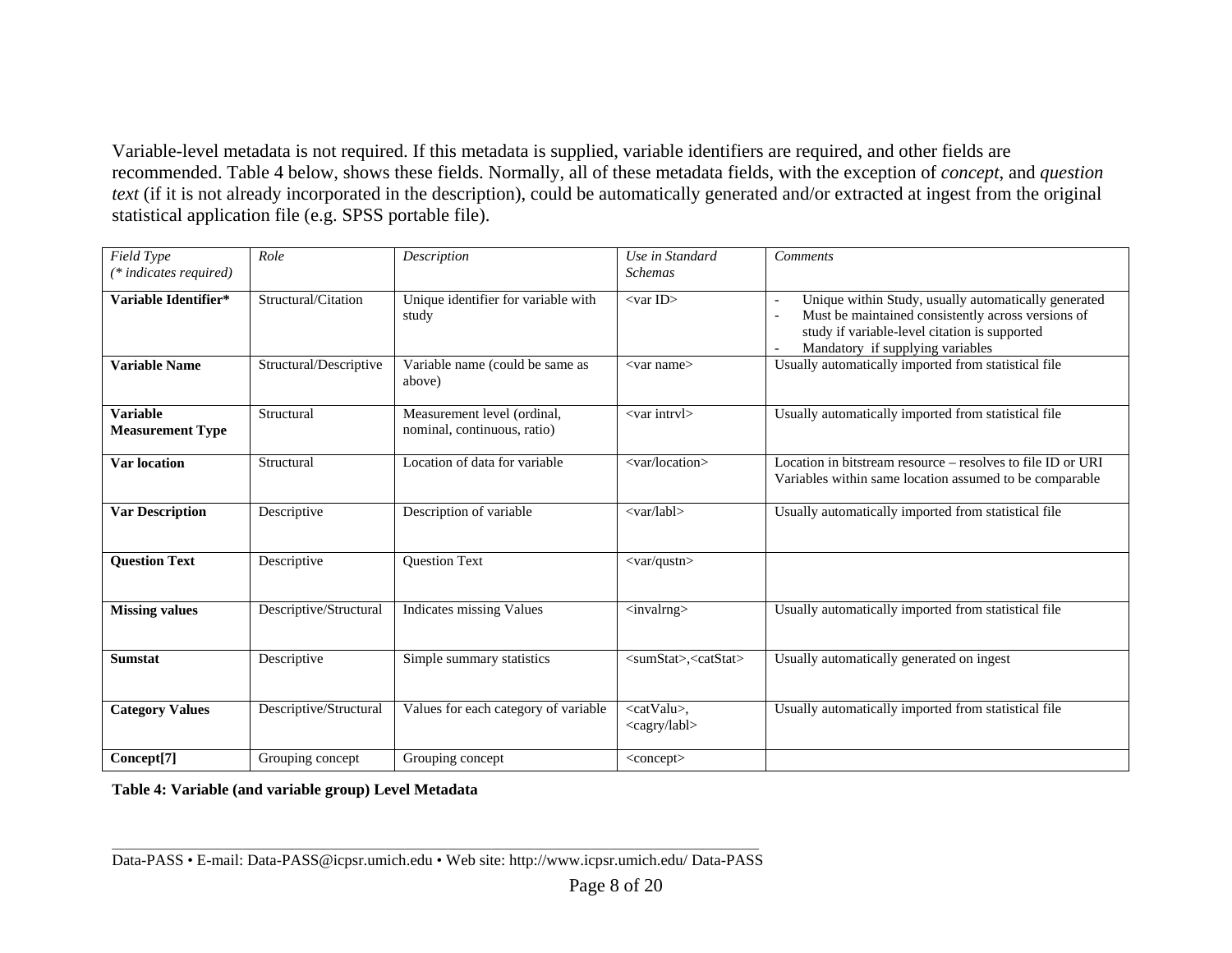### *3.3. Terms of Use and Access*

The particular terms of use for a study may be arbitrarily complex. Rather than develop controlled vocabularies for all conceivable access, we will define metadata standards based on the following four broad categories.

In addition, Data-PASS partners have developed a standard deposit agreement, which applies to cases in which data is shared among the partners in some way (categories 1-3). In these cases, the depositing partner *should* include either:

(1) As a linked file resource, a digitized copy of either the Data-PASS data deposit agreement pertaining to that study, *or* the Archive's grant of permission statement to Data-PASS. (Both of these documents are available on the Data-PASS web site).

 Along with this agreement/permission statement, for ease in automated identification, the depositing partner should include the following *notes*:

<notes level="study" source="producer" type="DATAPASS:TERMS:STANDARD:1.0" subject="STANDARD DEPOSIT TERMS 1.0">This study was deposited under the terms of the Data-PASS standard deposit terms. A copy of the usage agreement is included in the file section of this study.</notes>

The note should be placed at the end of the <stdyDscr> section. A similar *notes* element with type "DATAPASS:DEPOSIT:TERMS:STANDARD:1.0:FILE" should be included with the usage terms file. And a *keyword* as in table 1 (above) should be added, if the data was collected using NDIIPP funding. The type and subject of the *notes,* and the vocabulary and content of the *keyword, should* be copied exactly. Additional information may be supplied in the text of the *notes*, but will not affect automated processing. See Appendix 3 for an example.

(2) Or, the archive should include the permission statement directly in meta-data, as follows:

<notes level="study" source="producer" type="DATAPASS:TERMS:STANDARD:1.0" subject="STANDARD DEPOSIT TERMS 1.0">[NAME OF ARCHIVE] ("the Archive") gives permission and any required licenses to Data-PASS to make the Content available for archiving, preservation and access, within the Data Preservation Alliance for the Social Sciences ("Data-PASS") in accordance with the Data-PASS terms (the "Terms") of use (available from: http://www.icpsr.org/Data-PASS). Including permission to: (a) redisseminate copies of the Data Collection in a variety of distribution formats only according to the standard terms of use of the Archive (See [STANDARD TERMS URL] ); (b) promote and advertise the Data Collection in any publicity (in any form) for Data-PASS and the Archive; (c) describe, catalog, validate and document the Content; (d) store, translate, copy or re-format the Data Collection in any way to ensure its future preservation and accessibility, improve usability and/or protect respondent confidentiality; (e) incorporate metadata (cataloging information) or documentation regarding this study into public access catalogues. The Archive represents and warrants that the Content conforms to all Terms, and that the Archive is lawfully entitled and has full authority to license Data-Pass to use the Materials in the ways described in the Terms.</notes>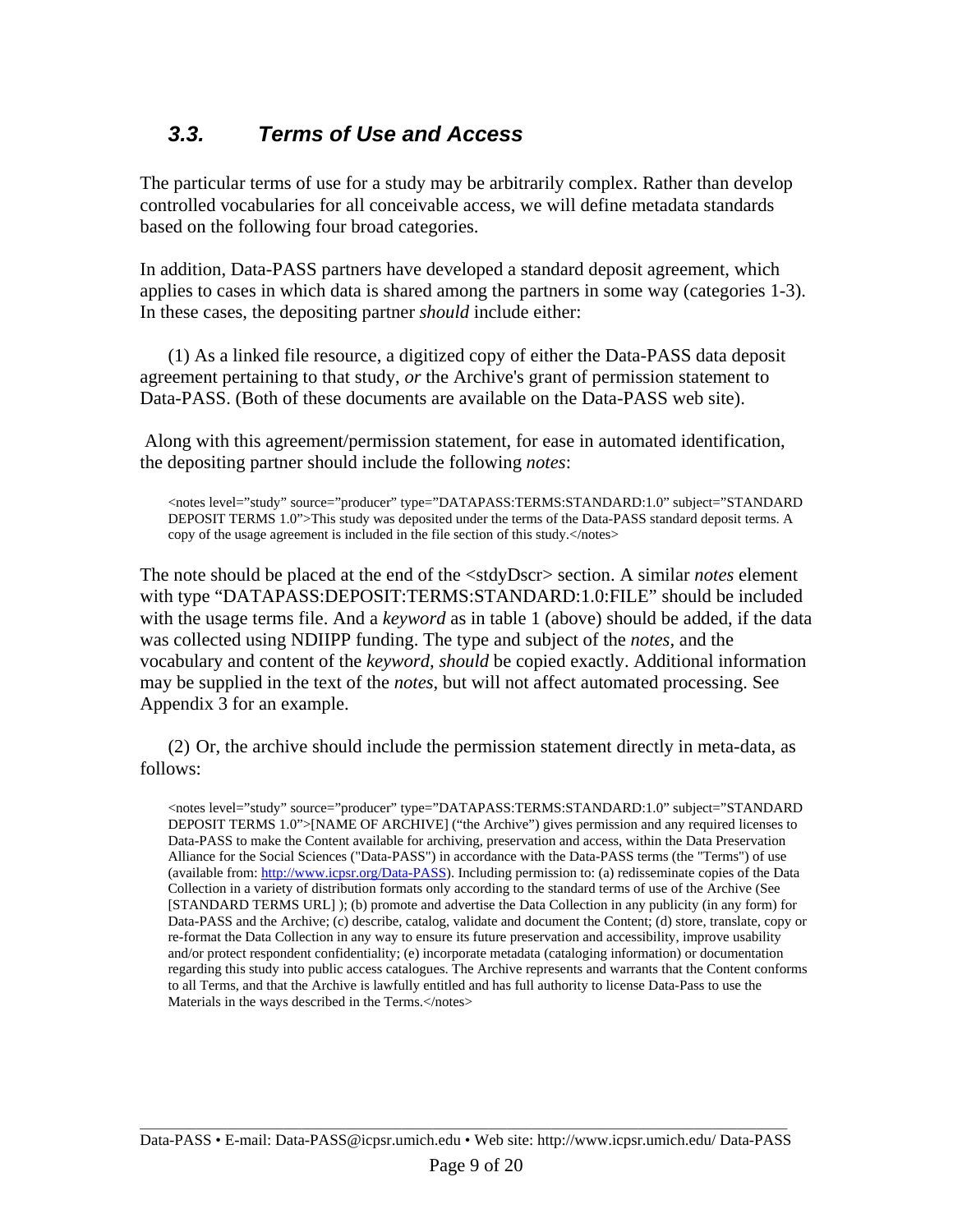Additional information *should* be provided based on the general usage category:

#### *Category 1:*

The study may be used, redistributed (by the partners/LOC), and transferred (by the partners/LOC) to preservation storage without restriction.

In this case, no usage metadata is required.

### *Category 2:*

The study may be redistributed, and transferred to preservation storage without restriction. And, there are restrictions on use that do not require human mediation.

In this case, copyright and/or terms of use metadata should be supplied as described in Tables 1  $& 2$ . Such usage and copyright terms will be displayed to the user prior to allowing the user before the distributor allows access any resource associated with the study, and the user will be required **accept a click-wrap agreement to the usage terms** before the distributor allows the user to access any resource associated with the study.

### *Category 3:*

The study may be transferred by LOC/partners to preservation storage without restriction. And, there are restrictions on redistribution and/or use of all or part of the study that require human mediation (e.g. verifying a signature, establishing membership, review committee).

In this case, the terms of use should describe the criteria for authorization, in whole, or by reference to documentation included with the study, or externally. These terms of use will be displayed to the user, who will be redirected to the holdings page at the source archive for more information.

The source archive *may* choose to permit such access by assigning them a controlled VDC access "class" and making use of VDC federated access control mechanisms to permit selective redistribution. A set of standard Data-PASS access classes will be documented and published on the Data-PASS web site.

Sites not using VDC access classes *should* return a HTTP 401 to partner sites attempting to access these files, requiring explicit authorization.

### *Category 4:*

There are restrictions on transferring the study to preservation storage.

Case 4 is exceptional. In this case, the terms of use *should* describe the criteria for authorized access to the study, in whole, or by reference to documentation included with the study, or externally. These terms of use will be displayed to the user, who will be redirected to the holdings page at the source archive for more information. A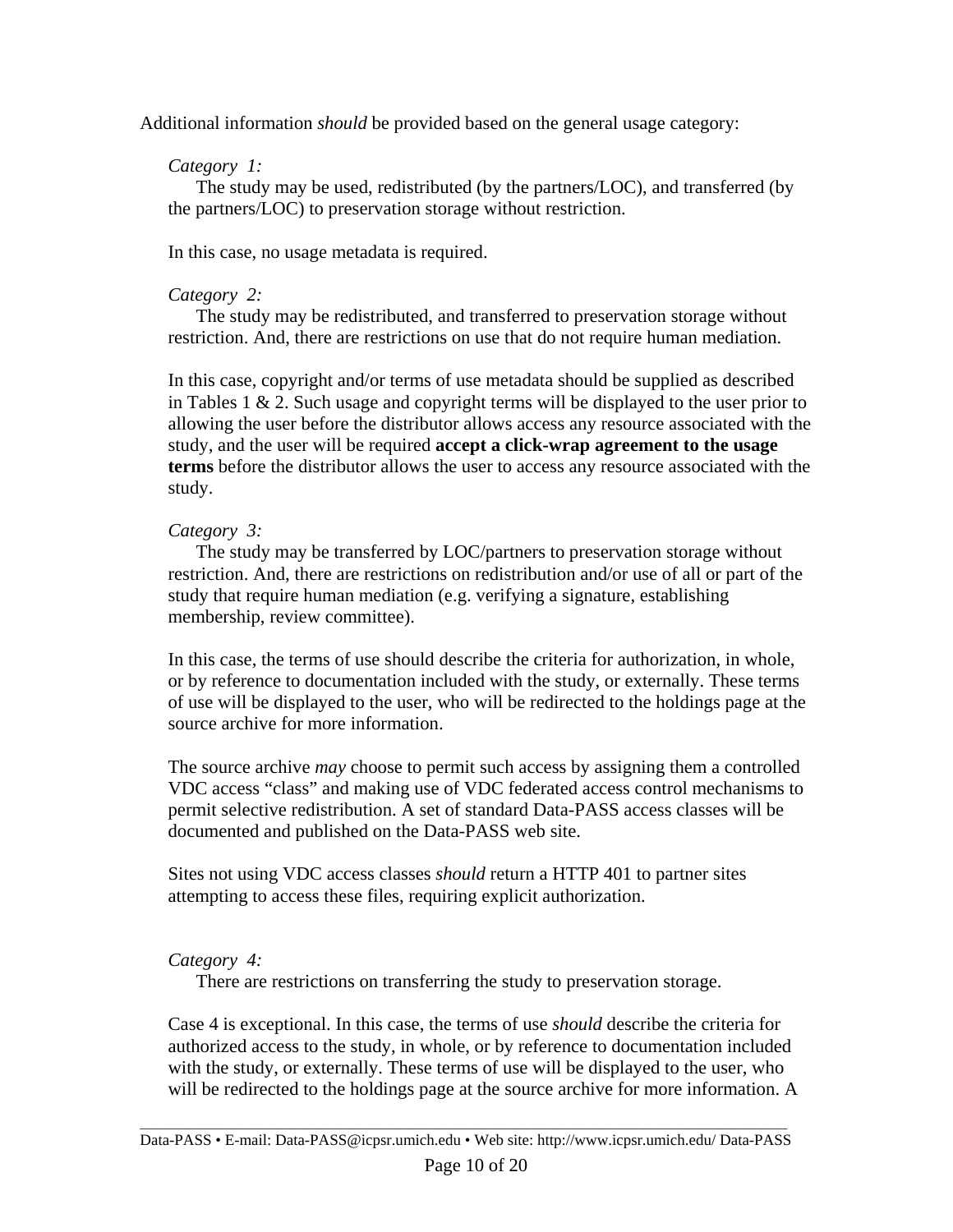"STANDARD DEPOSIT TERMS" *notes* field *should not* be included in this document.

In addition, files that are restricted in this manner *should not* provide URI attributes. This indicates the resource is not available on-line to the partnership.

### *3.4. Resource Formats*

Until a global machine-accessible format registry is in place, and content-types are supplemented with controlled vocabulary and Jhove plugins for validation, we will document preferred formats, their corresponding extended content-types, and related documentation used by the partnership. This information will be available from the main Data-PASS site, as well as from the library of congress format registry. The VDC system currently provides some format validation tools, and will work to incorporate the Jhove tools for recommended formats, as the global registry standards become available.

### *3.5. Implementation Notes:*

1. It is *not* required to use DDI internally. DDI is only required as a *metadata exchange mechanism.* It is possible to use any other format, including a METS set (although none currently exists specifically for datasets), MARC (with some uncontrolled/localized fields) or Dublin Core (with qualifiers).

For study-level descriptive data, MARC and Dublin Core are adequate. However, there is no standardized way to use these to support the administrative and structural requirements for files and variables.

We rely primarily on the DDI-lite recommended subset of tags from DDI version 2.0. DDI 3.0 will provide more flexible mechanisms to manage provenance of metadata, richer semantics, and more modularity. The VDC team is working with the DDI/SRG standards group, and the recommendations above incorporate current understandings of best practice using the current version of DDI. In additions, automated mappings will be provided so that metadata records created in DDI2.0 are transparently compatible with systems using DDI 3.0

- 2. With one exception (holdings) the recommended study-level tags above are a subset of the DDI-lite recommended set, to ensure greater interoperability.
- 3. The VDC provides an open source implementation of these interoperation standards bundled together to provide a complete set of digital library services. Other implementations are available for the standards separately.
- 4. Also, metadata can document changes to itself through use of <docDescr/verstmt> (analogous to verstmt for studies, above) and provenance through <docSrc>,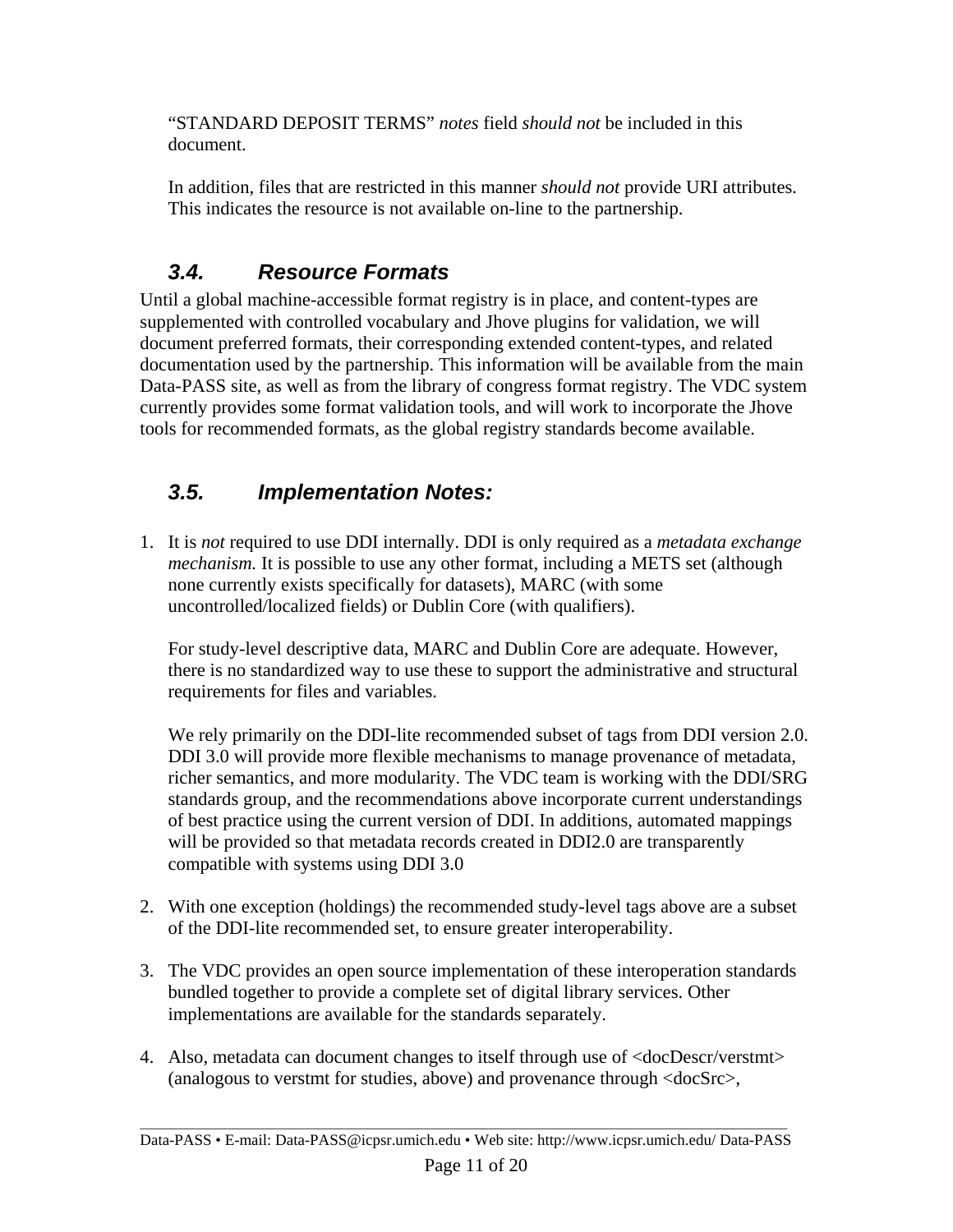<docDescr/distStmt>> and <docDescr/Publisher>. The VDC catalog supports the management and display of chains of provenance information.

5. A UNF is created by rounding data values (or truncating strings) to a known number of digits (characters), representing those values in standard form (as 32bit unicode-formatted strings), and applying a fingerprinting method (such as cryptographic hashing function) to this representation. UNF's are computed from data values provided by the statistical package, so they directly reflect the internal representation of the data - the data as the statistical package interprets it.

A UNF differs from an ordinary file checksum in several important ways: UNF's are format independent. UNF's are robust to insignificant rounding error. UNF's detect misinterpretation of the data by the statistical software.

UNF libraries are available for standalone use, for use in  $C_{++}$ , and for use with other packages. More information is available here: http://thedata.org/index.php/Main/UNF

6. For many resources, access will be defined to be public (after restrictions have been displayed, and user has clicked through documented access permission forms). These resources can also be made available through the VDC network and the DataWeb network run by the U.S. Census.

Other data will be available only at the 'home' archive, or otherwise restricted. For restricted data, access can be permitted to a trusted server at a harvested data via IP recognition (or VPN) for the sole purpose of preservation, or could be disseminated to specified groups of authenticated users, based on VDC distributed access control metadata.

7. Ncubes are defined along with concepts in DDI as a mechanism to group variables. Unfortunately, the two current implementations of systems using Ncubes are incompatible. We expect this to be resolved in DDI 3.0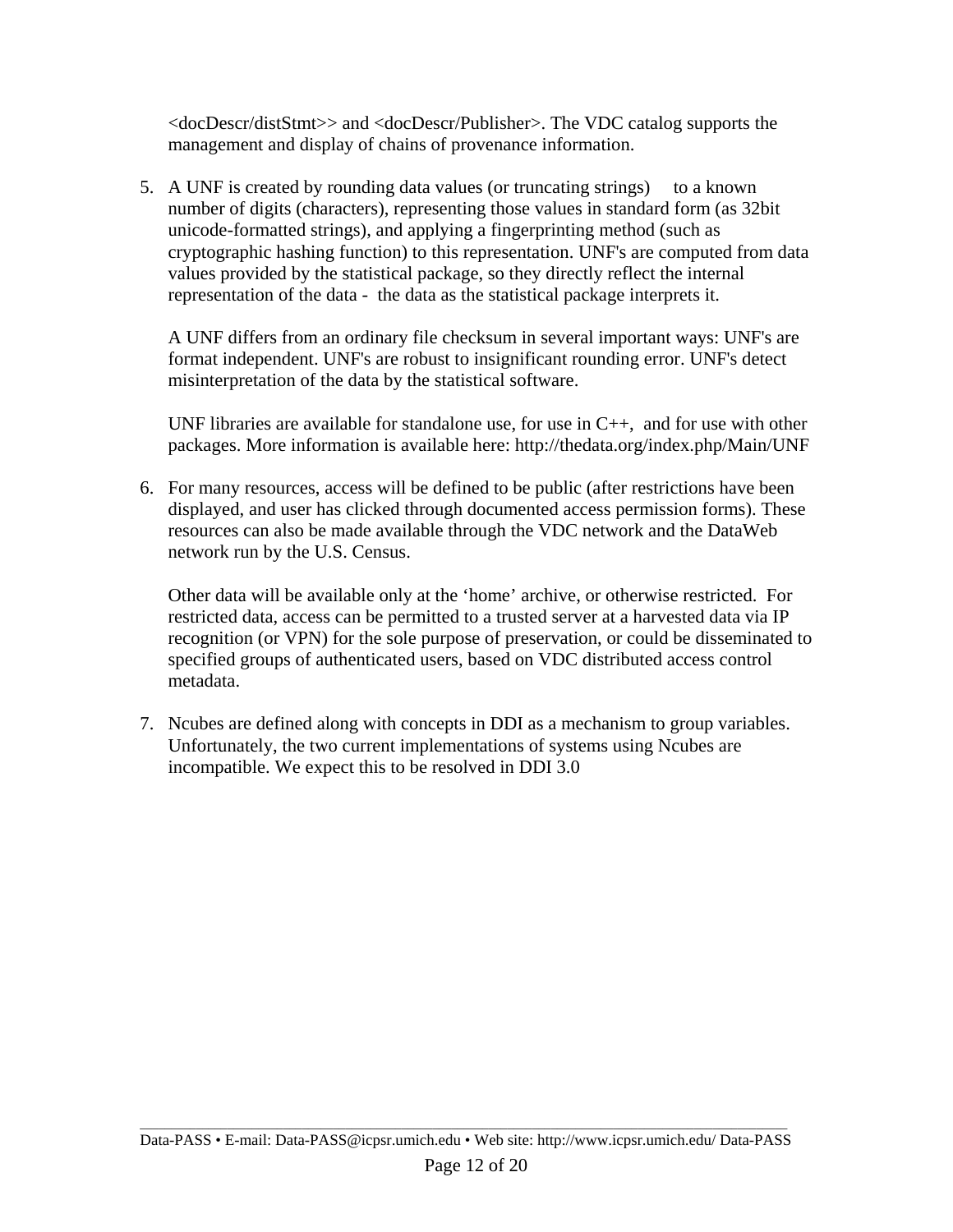### **References**

[1] The Data Documentation Initiative Specification Website: <http://www.icpsr.umich.edu/DDI/>

[2] The Virtual Data Center System: <http://theData.org>

[3] RFC2616: The Hypertext Transfer Protocol [HTTP] < http://www.faqs.org/rfcs/rfc2616.html>

[4] Dublin Core Standard Site: < http://dublincore.org/ >

[5] RFC 1049: Content-Type Header for Internet messages < http://www.faqs.org/rfcs/rfc1049.html >

[6] OAI-PMH Harvesting Protocol < http://www.openarchives.org/>

[7] CNRI Handle System < http://www.handle.net >

[8] UNF Distribution for the R Statistical Language <http://cran.r-project.org/src/contrib/Descriptions/UNF.html>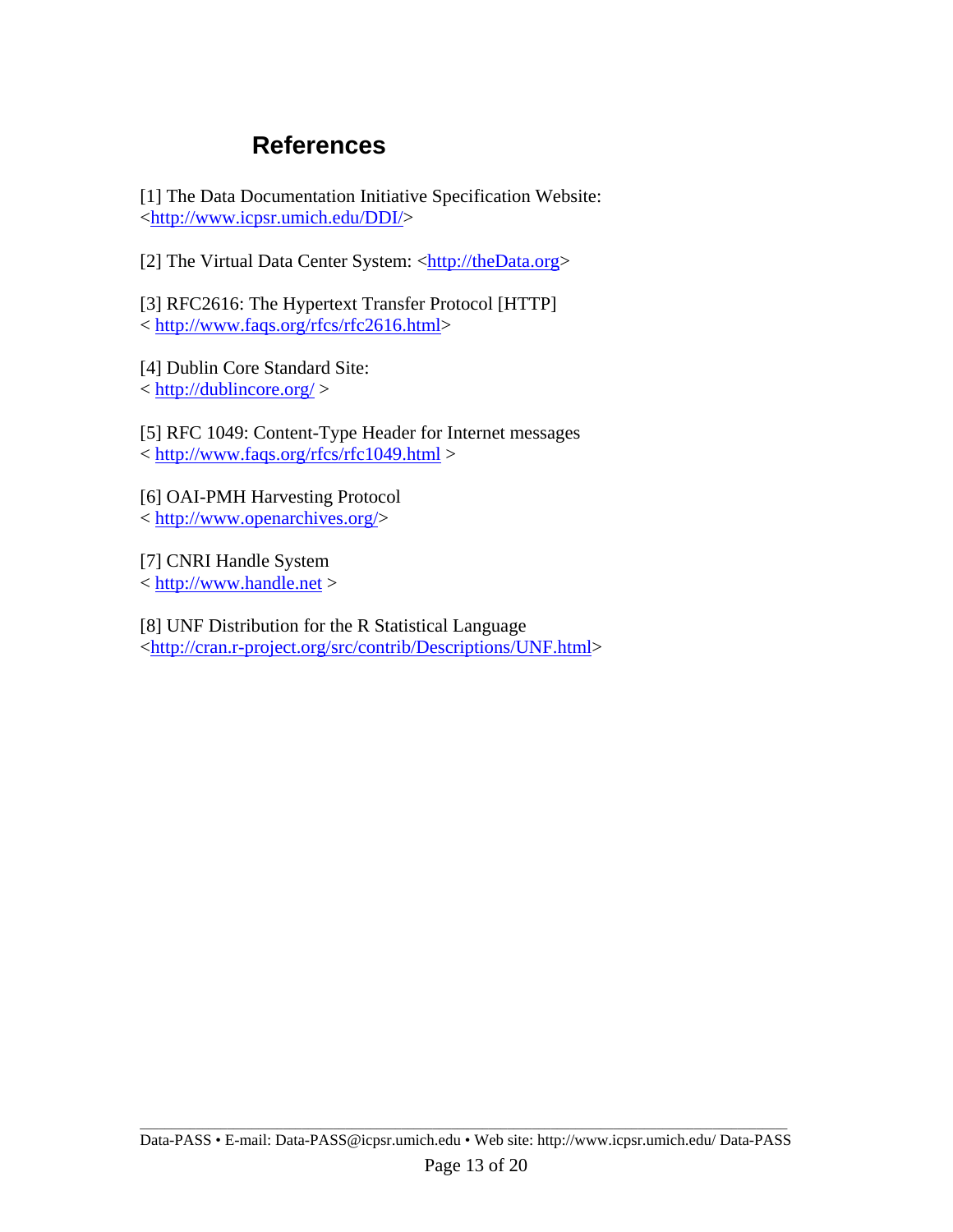## **Appendix 1: Examples of Extended Content-Types**

Tab separated values media type: text/tab-separated-values default file extension: .tsv reference: http://www.iana.org/assignments/media-types/

Comma separated values text/csv default extension:.csv reference: http://www.iana.org/assignments/media-types/

Spss portable format application/x-spss-portable; version="6" default extension:.por reference: VDC, Dspace

Fixed field data text/plain; charset="us-ascii"; type="fixed-field" reference: VDC, Dspace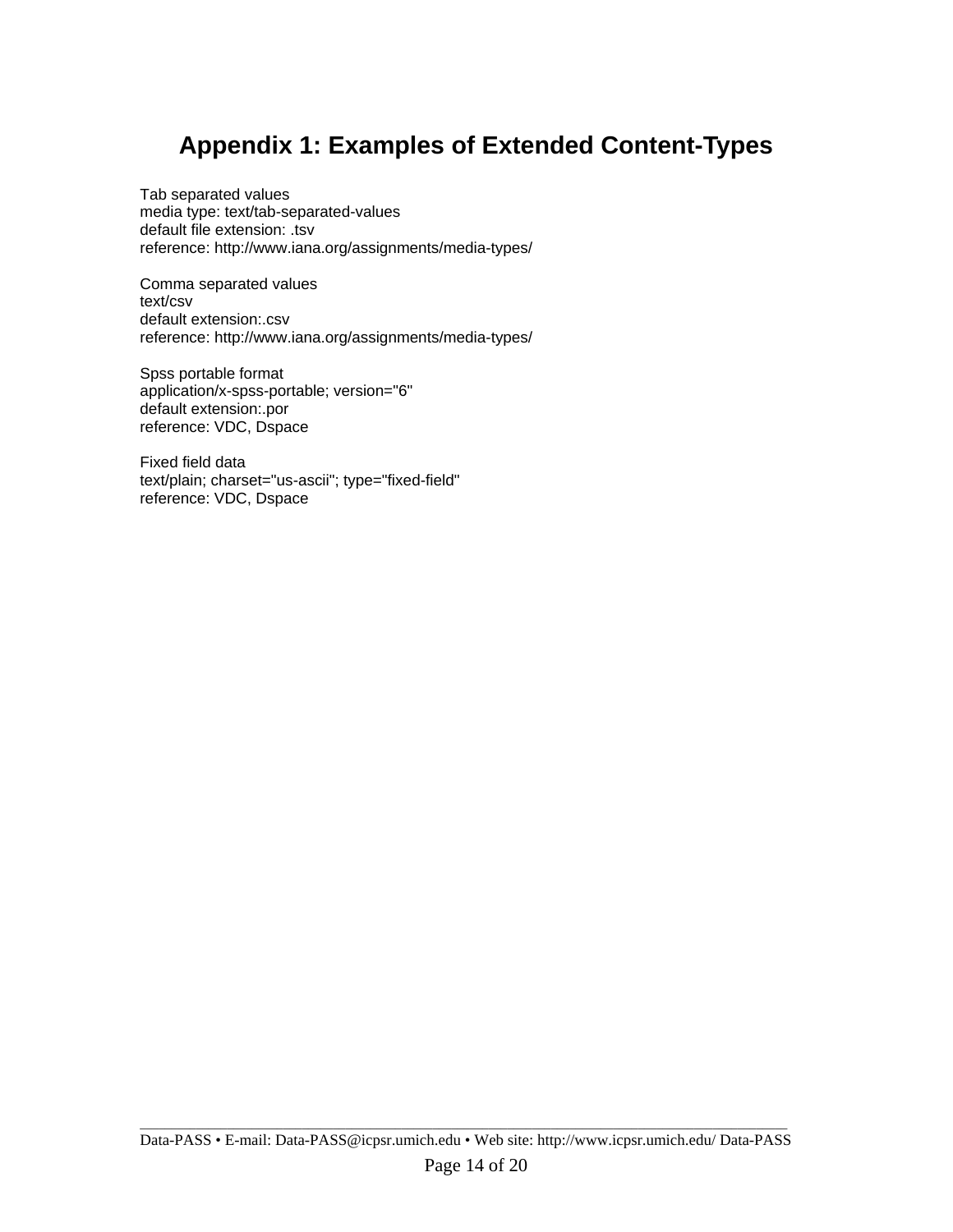## **Appendix 2: Relation to OAIS Reference Model**

- The OAIS reference model requires that an archival system support the model of information described in it (section 2.2) and be capable of providing support for archival responsibilities (section 3.1).
- Section 2.2 describes information transferred to and from an OAIS conforming system:
	- Content Information. *In the Data-PASS system the Knowledge Base of the Designated Community is embodied in web browsers. The Content Information consists of bit streams with associated HTTP header information including MIME types sufficient for browsers to render the bit stream.*
	- Preservation Description Information, consisting of Provenance (the source), Context (links to other objects), Reference (identifiers for retrieval) and Fixity. *In the Data-PASS system Provenance is provided by the DDI metadata accompanying the content, Context is provided by the accompanying DDI metadata and by extended metadata, contained in bit-streams linked to by the accompanying metdata, Reference is provided by the CNRI handle or other persistent identifier and by the availability of the text and the metadata it includes to search engines, and Fixity is provided by the mutual mirroring protocol, using file fingerprint metadata, which supplies regular assurance that the content agrees with other replicas.*
	- Packaging Information. *In the Data-PASS system Packaging Information encoded in the DDI metadata.*
- The system is required to support three types of Information Packages:
	- Submission Information Package (SIP). *In the Data-PASS system SIPs are created by the publisher, who makes available metadata via OAI-PMH and publishes the URL of their OAI-PMH repository. Individual Data-PASS system administrators direct their systems to preserve this page and the content it describes. Their LOCKSS system collects the page and the content it describes.*
	- Archival Information Package (AIP). *Internally, the Data-Pass system preserves content in a local repository. The AIP consists of a set of bitstreams, representing the content itself, DDI metadata and the HTTP header.*
	- Dissemination Information Package (DIP). *The LOCKSS system disseminates information by acting as an HTTP server). The DIP is a possibly reformatted version of the SIP, optionally using UNF's to ensure the semantic integrity of reformatting.*

ISO 14721:2003 also requires that Information Packages be associated with Descriptive Information sufficient to locate them. *The Descriptive Information in the Data-PASS system consists of the descriptive DDI metadata fields describe above.*

The mandatory requirements of Section 3.1 apply to the organization operating the OAIS archive, requiring the OAIS conforming system to enable the organization to: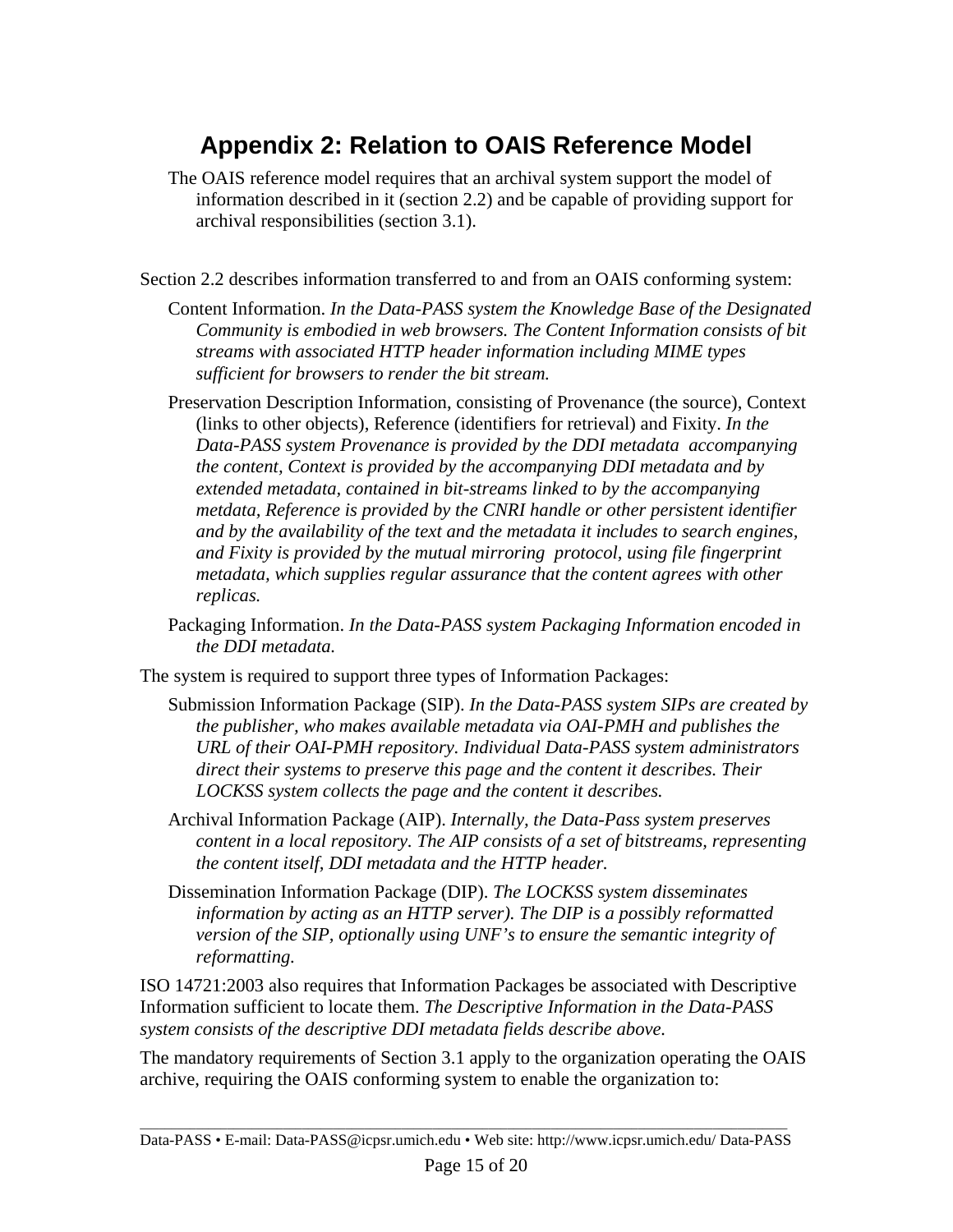- Negotiate for and accept appropriate information from information Producers. The *organization's Data-PASS system will, as directed by the authorized administrator, enter content and information received from Producers in the form of an appropriate SIP.*
- Obtain sufficient control of the information provided to the level needed to ensure Long-Term Preservation. *An organization's LOCKSS system will as directed by the authorized administrator, collect via HTTP the entire AIP containing the content and the of partner archives. This information is sufficient at the time of collection for a browser to render the content.*
- Determine, either by itself or in conjunction with other parties, which communities should become the Designated Community and, therefore, should be able to understand the information provided. *The Data-PASS SIP provides descriptive data describing types of data sufficient to identify the designated community..*
- Ensure that the information to be preserved is Independently Understandable to the Designated Community. *The DATA-Pass system's AIP provides enough information to support dynamic reformatting to a format that is interpretable by the user's web browser.*
- Follow documented policies and procedures which ensure that the information is preserved against all reasonable contingencies, and which enable the information to be disseminated as authenticated copies of the original, or as traceable to the original. *Data-PASS systems preserving the same AIP cooperate to audit and repair it, ensuring that the information is preserved against all reasonable contingencies.*
- Make the preserved information available to the Designated Community. *An organization's LOCKSS system's DIP can replicate the AIP exactly.*

Note: The draft above was adapted from the LOCKSS Technical Specification-OAIS conformance document.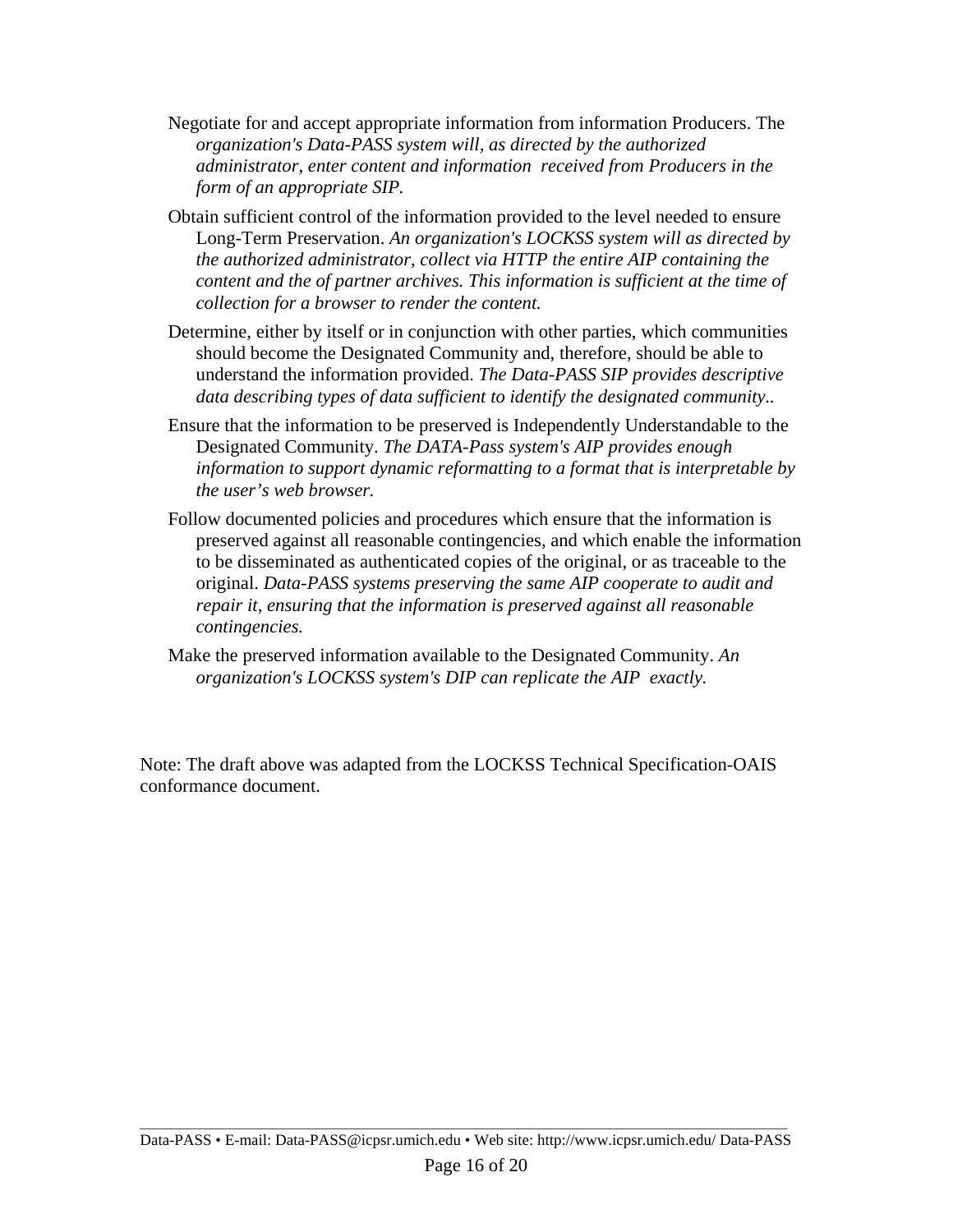### **Appendix 3: Example Metadata**

```
<?xml version="1.0" encoding="ISO-8859-1" ?> 
- <codeBook xmlns="http://www.icpsr.umich.edu/DDI"
    xmlns:xsi="http://www.w3.org/2001/XMLSchema-instance"
    xsi:schemaLocation="http://www.icpsr.umich.edu/DDI 
    http://www.icpsr.umich.edu/DDI/Version1-3.xsd"> 
- <stdyDscr> 
- <citation> 
- <titlStmt> 
 <titl>Business Week #3/Harris Poll 2000 National Issues Survey, Study No. 
    11767</titl> 
 <IDNo agency="odum">H-11767</IDNo> 
 <IDNo agency="handle">1902.0/H-11767</IDNo> 
   </titlStmt> 
- <rspStmt> 
   > 
 <AuthEnty>Louis Harris and Associates</AuthEnty> 
   </rspStmt> 
   </citation> 
- <stdyInfo> 
- <subject> 
 <keyword source="archive" vocab="ODUM:MAIN.HEADING">Omnibus and Public 
    Opinion Polls</keyword>
   </subject> 
 <abstract>This survey focuses on issues and ratings, Y2K, confidence in 
    institutions, health behaviors, gay and lesbian rights. Standard demographic 
    variables included are: number of adults, age, education, health problem, 
    party affiliation, political philosophy, household income 1998, Hispanic 
    origin, race, number of telephone lines in household, sex.</abstract> 
- <sumDscr> 
 <timePrd>January 6-10, 2000</timePrd> 
 <dataKind>Numeric (Survey)</dataKind> 
   </sumDscr> 
   </stdyInfo> 
   <notes level ="study" source="producer" type="DATAPASS" subject="STANDARD 
    DEPOSIT TERMS 1.0">This study was deposited under the terms of the 
    Data-PASS standard deposit terms. A copy of the usage agreement is 
    included in the file section of this study</notes> 
   </stdyDscr> 
- <fileDscr ID="file1" URI="http://vdc-
    demo.hmdc.harvard.edu/VDC/Repository/0.1/Access/hdl:1902.0/H-
    11767/harris_s11767_spss.tab"> 
- <fileTxt>
 <fileType charset="ISO-8859-1">application/x-spss-por</fileType> 
   </fileTxt>
```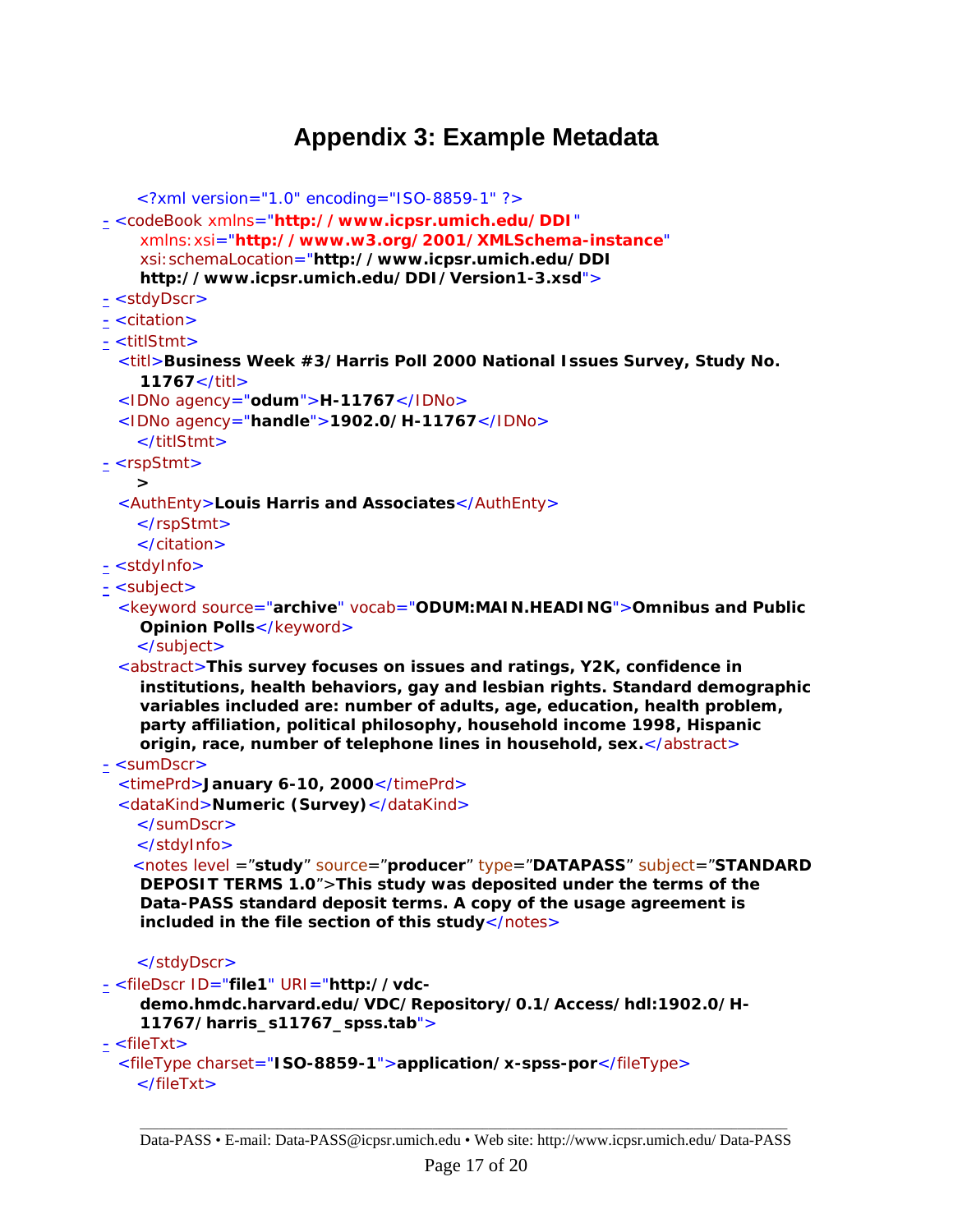```
<notes subject="Universal Numeric Fingerprint" level="file" source="archive"
    type="VDC:UNF">UNF:3:32:liVW0q7OLlzDgX7b+7CfXg==</notes> 
    </fileDscr> 
- <dataDscr> 
- <var ID="v1.1" name="ID" intrvl="discrete"> 
 <location fileid="file1" /> 
 <labl level="variable">id</labl> 
 <varFormat type="numeric" /> 
 <notes subject="Universal Numeric Fingerprint" level="variable"
    source="archive"
    type="VDC:UNF">UNF:3:10:ZJWj+XqVmSu96GDXIjL3rA==</notes> 
    </var> 
- <var ID="v1.2" name="WT" intrvl="contin"> 
 <location fileid="file1" /> 
 <labl level="variable">wt</labl> 
 <sumStat type="mean">1</sumStat> 
 <sumStat type="medn">0.8226</sumStat> 
 <sumStat type="mode">0.74171</sumStat> 
 <sumStat type="vald">1010</sumStat> 
 <sumStat type="invd">0</sumStat> 
 <sumStat type="min">0.216</sumStat> 
 <sumStat type="max">5.067</sumStat> 
 <sumStat type="stdev">0.646043709881769</sumStat> 
 <varFormat type="numeric" /> 
 <notes subject="Universal Numeric Fingerprint" level="variable"
    source="archive"
    type="VDC:UNF">UNF:3:10:hkVPP/vHhnDYuJPmsQRSqA==</notes> 
    </var> 
- <var ID="v1.3" name="REGION" intrvl="discrete"> 
 <location fileid="file1" /> 
 <labl level="variable">Region.</labl> 
- <invalrng>
 <item VALUE="-99.99" /> 
    </invalrng> 
- <catgry missing="Y"> 
 <catValu>-99.99</catValu> 
 <labl level="CATEGORY">NA</labl> 
 <catStat>0</catStat> 
    </catgry> 
- <catgry>
 <catValu>-9</catValu> 
 <labl level="CATEGORY">Don't know</labl> 
 <catStat>0</catStat> 
   </catgry> 
- <catgry> 
 <catValu>-8</catValu> 
 <labl level="CATEGORY">Refused</labl> 
 <catStat>0</catStat> 
    </catgry>
```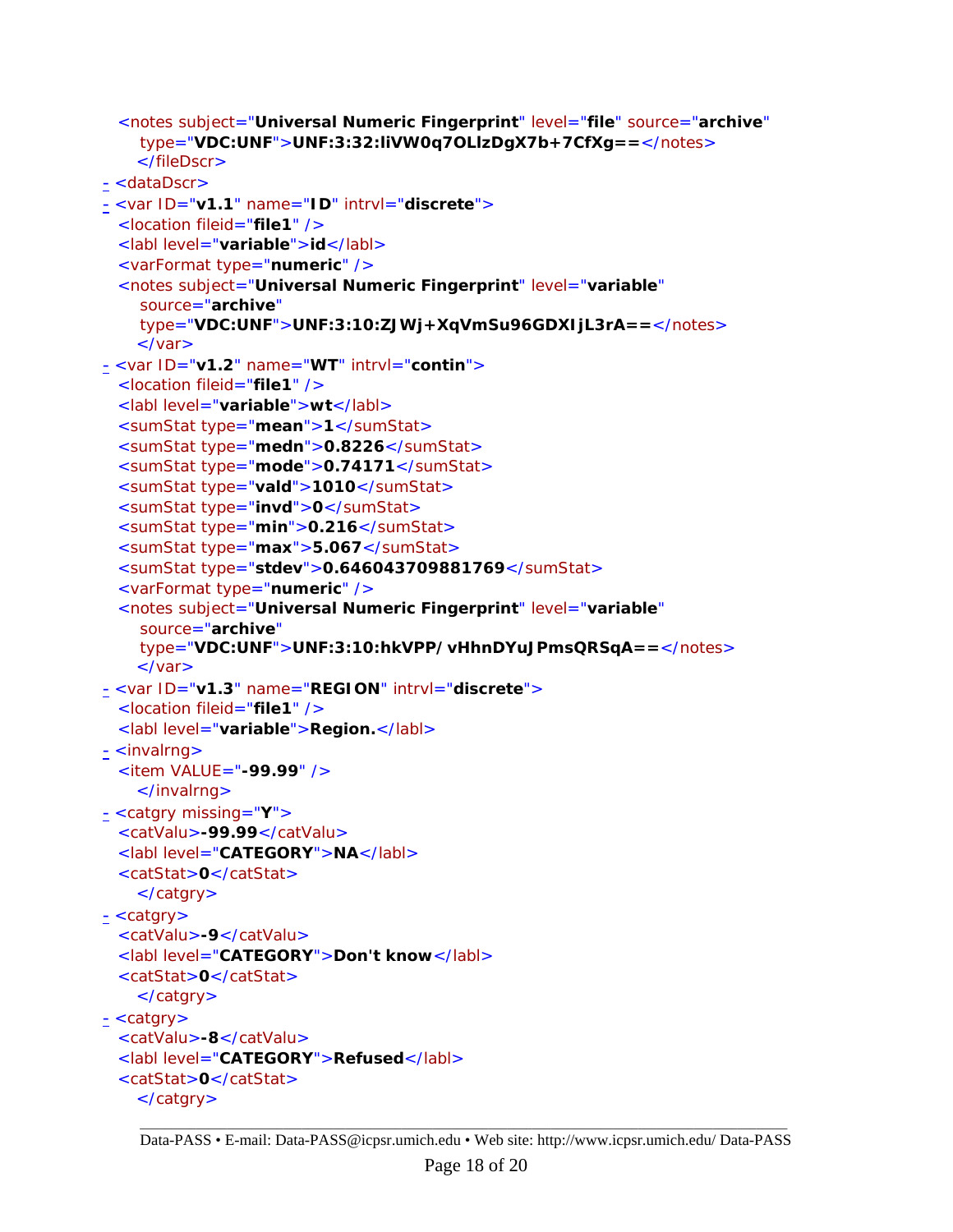```
- <catgry> 
 <catValu>1</catValu> 
 <labl level="CATEGORY">East 1 (CT, ME, MA,</labl> 
 <catStat>54</catStat> 
    </catgry> 
- <catgry> 
 <catValu>2</catValu> 
 <labl level="CATEGORY">East 2 (MD, NJ, NY,</labl> 
 <catStat>182</catStat> 
    </catgry> 
\leq <catgry>
 <catValu>3</catValu> 
 <labl level="CATEGORY">South 3 (AL, FL, GA,</labl> 
 <catStat>223</catStat> 
    </catgry> 
\leq <catgry>
 <catValu>4</catValu> 
 <labl level="CATEGORY">South 4 (AR, LA, OK,</labl> 
 <catStat>97</catStat> 
    </catgry> 
\leq <catgry>
 <catValu>5</catValu> 
 <labl level="CATEGORY">Midwest 5 (IL, IN, M</labl> 
 <catStat>170</catStat> 
    </catgry> 
\leq <catgry>
 <catValu>6</catValu> 
 <labl level="CATEGORY">Midwest 6 (IA, KS, M</labl> 
 <catStat>76</catStat> 
    </catgry> 
\leq <catgry>
 <catValu>7</catValu> 
  <labl level="CATEGORY">West 7 (AZ, CO, ID,</labl> 
 <catStat>61</catStat> 
    </catgry> 
\frac{1}{2} <catgry>
 <catValu>8</catValu> 
 <labl level="CATEGORY">West 8 (CA, OR, WA,</labl> 
 <catStat>147</catStat> 
    </catgry> 
 <varFormat type="numeric" /> 
 <notes subject="Universal Numeric Fingerprint" level="variable"
    source="archive"
    type="VDC:UNF">UNF:3:10:n+4EVZGwvYtS2UX/+CYbZg==</notes> 
    \langle/var\rangle</dataDscr> 
- <otherMat URI="http://vdc-
    demo.hmdc.harvard.edu/VDC/Repository/0.1/Access/hdl:1902.0/H-
```

```
11767/harris_s11767_quest.pdf" level="study" type="other">
```